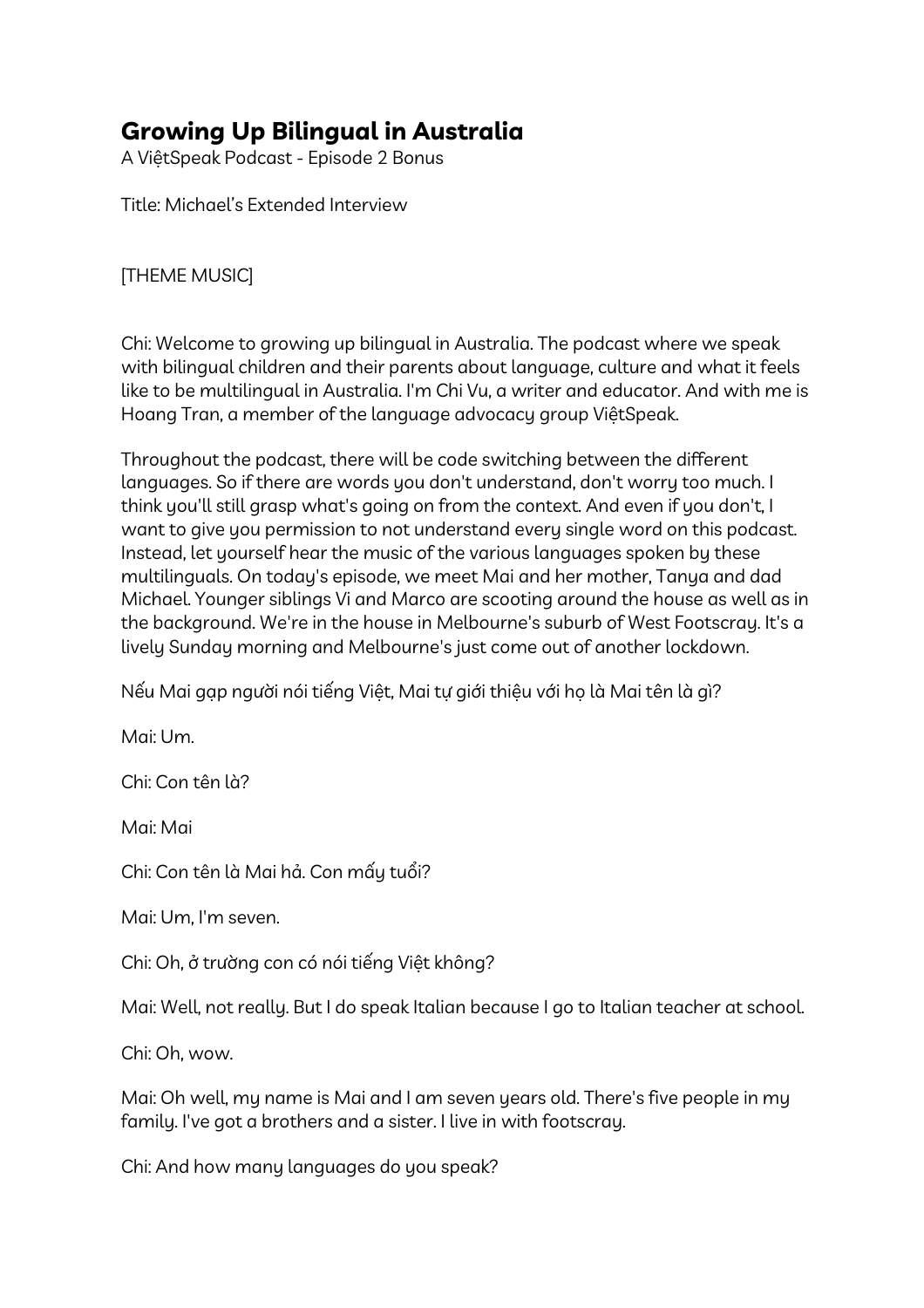Mai: Um four, if you count speak English.

Chi: What are the languages?

Mai: Um, Greek, Italian and Vietnamese.

Chi: What's your favorite Italian food?

Mai: Pizza or pasta, maybe with both of them?

Chi: Oh, well, what about your favorite Greek food?

Mai: Oh, it's kind of like a kind of like a custard, but like with pastry on it. I forgot what it's called, but really yummy?

Chi: Oh yum. And your favorite Vietnamese food?

Mai: Uh, I do like lots of noodles. Lots and lots of noodles.

Chi: Bún hay là mì.

Mai: Both.

Michael: Για σού. Με λένε Μιχάλη. Γεννήθηκα εδώ στην Μελβούρνη. Ciao. Mi chiamo Michele. Sono nato qui in Australia. Hello, my name is Michael I. I live here in in West Footscray with my wife, Tanya and our children, Mai, Vi and Marco, and um. A bit about my language photography. I, both of my parents were born overseas, my dad in Italy and my mom in Greece. So I grew up in a household where both Greek and Italian were spoken regularly to visitors to on the phone. But the common language that my parents spoke to my brother and I was English. We've both maintained Greek and Italian. Though only to kind of an extent that we have kind of needed to in kind of in in our lives. So it's not nearly as well as we would have liked to. We grew up in a suburb where there were a lot of Greeks and Italians, and so walking down the street, going to local shopping strips, we we heard a lot of our languages and in the shops. So kind of similar to living near a suburb like Sunshine, where our kids regularly get to kind of walk into Vietnamese businesses and just hear really spoken in the street. So they, my kids' childhood is probably sort of akin to that kind of childhood that my brother and I had, though with Vietnamese, and not Greek and Italian.

Tanya: Em tên là Tanya, tiếng Việt tên là Thi. Ba mẹ qua Úc hồi năm 82, rồi 83 xanh em. Ở nha em nói tiếng Anh và tiếng Việt. Rồi em có một gia đình, chồng với ba đứa nhỏ. My name is Tania. I'm Vietnamese Australian. Second generation migrant and I can speak Vietnamese and English. So I was born here in Footscray, actually.

Chi: Was it hard for your parents to maintain memories when you were growing up?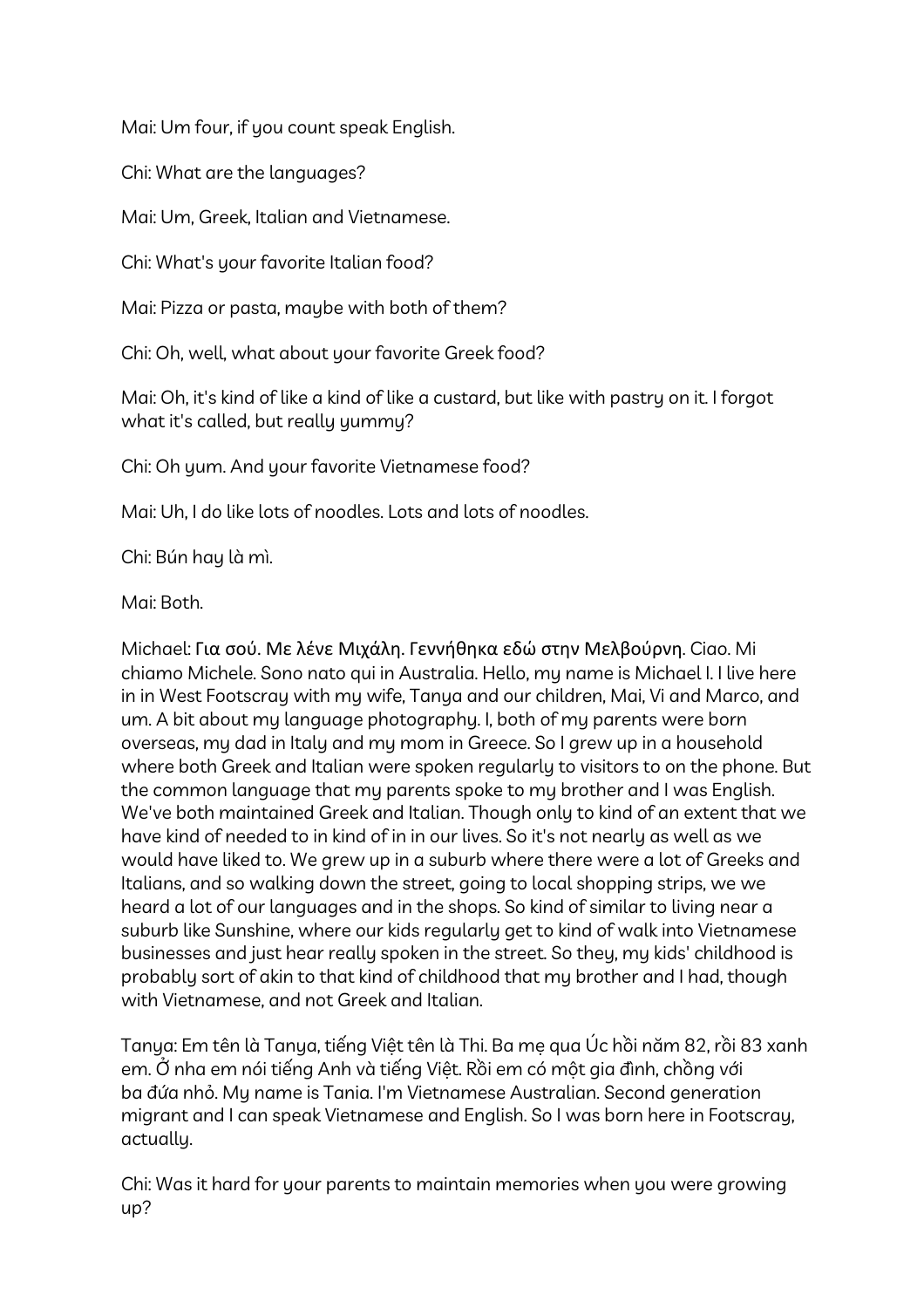Tanya: So I think as I got older, they started realizing the challenges of raising kids in a country that they are not from or born from. So that was when it started become challenging.

Chi: And then so as you got older and more and more kind of assimilated or acculturated was there more challenges for your your parents to.

Tanya: Yes, on a number of levels. So I think the social norms of what they were used to in Vietnam in terms of raising a teenager and they worked a lot. We they run their own business. And so we spent a lot of time in a factory. Actually earlier on, my mom was an out-worker, so she worked in the garage and I would sleep and next to her and next to boxes, a lot of car van trips with my dad like delivering clothes.

Chi: Yeah, so perhaps your Vietnamese vocabulary has like is maybe more skewed to that world of work a little,I don't know.

Tanya: Yeah, a little bit. So like, there's a lot of words I can recall that I sometimes I didn't realize that I know the word like, you know, there's different sewing machines I can probably recall as well. You know, the hàng gấp and may đồ trể. And then in terms of language, I mean most of the times my parents and I spoke Vietnamese. We come from a family of three. And so being the first born, my language is the most fluent. And then my sister, who's five years younger than me. And then my brother, who's 13 younger than 13 years younger than me, kind of gets, you know, it's like a downward slope. So there are challenges, and you know, I kind of remember being the translator for my parents, calling services and connecting it or disconnecting it or translating letters. And it was a bit off of why do I have to do that? [Laughter] So I've got one kind of group of five or six friends. And yeah, we're all Vietnamese. Most of them are married to Vietnamese people. We speak in English.

Chi: Hmm. Why is that?

Tanya: I think because English has become our first language and it's easier. Yeah, there are times when we converse will throw in, you know, particular words that don't. The word on Vietnamese is has more meaning than when it translate to English.

Chi: What's an example of such a word?

Tanya: Recently, my friend bought, you know, he went to he went to his favorite florist in Williamstown, who bought his mom this beautiful bouquet of flowers for Mother's Day, you know, gave it to her and she'd be like, Oh, tại sao con cấy đó uổng tiền qúa. Or you know, there's that, those those kind of things, I think only another Vietnamese person would understand the meaning of it. And then also, when you say it in Vietnamese, it just has that more of emphasis and significance.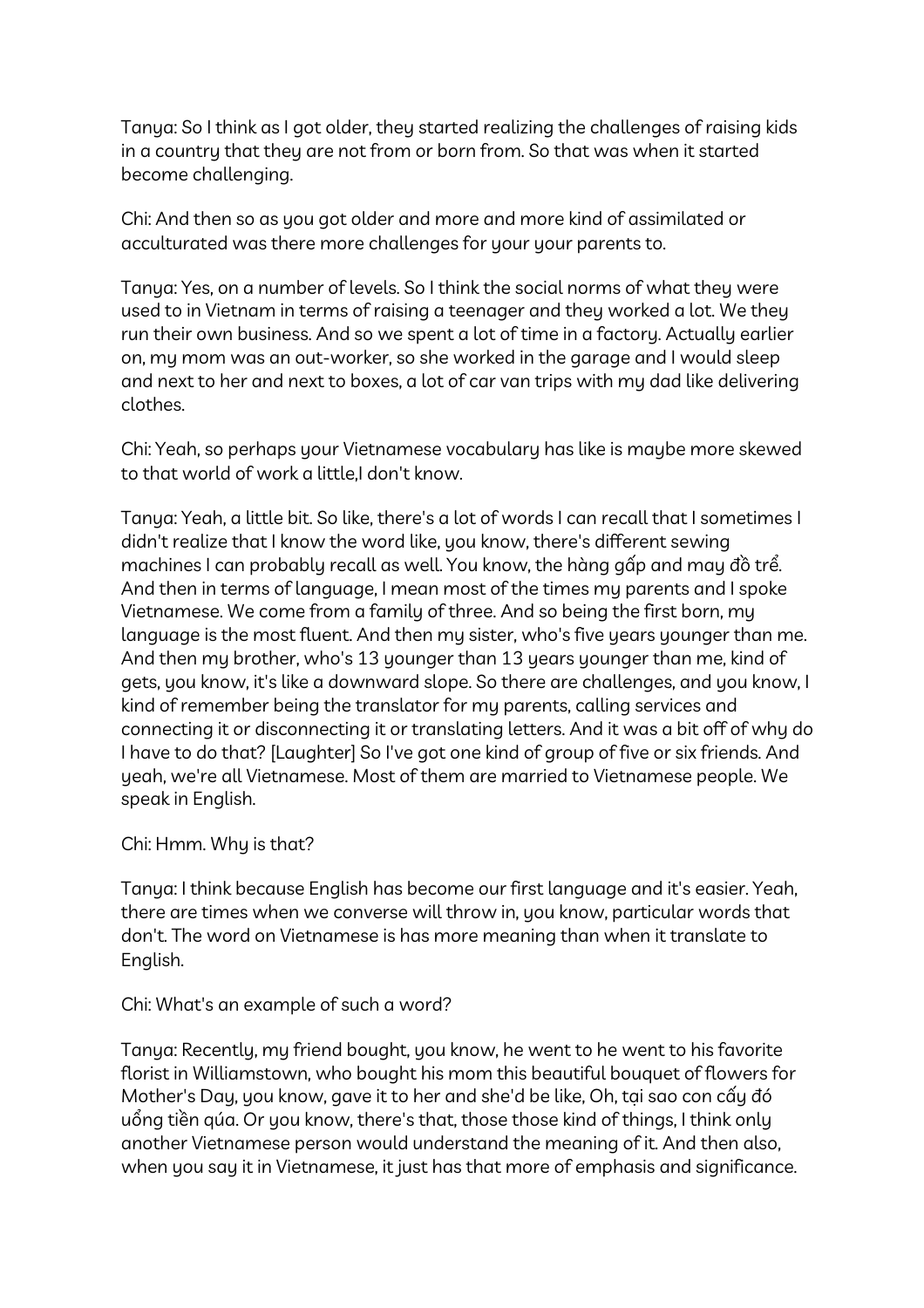Chi: So when you were growing up, did your school kind of know about tết and Mid-Autumn Festival and all that stuff?

Tanya: No, we it was a very, so it's a Catholic school, a very Maltese. So we had, yeah, Malta day. We had we had like cultural days where you would come and your áo dài or. And then they would say, you know, bring a plate of food from your background, which that was the connection piece.

Chi: Your body language was like [LAUGHTER]

Tanya: Recoiling a little

Chi: A bit cringy, why was that?

Tanya: More just, when I think back at it, it's just, you know, it seems like such a superficial an attempt but, I guess that's that is an attempt, at least. And so credit to the school and they celebrated a lot of Maltese culture. Yeah. So that was their culture.

Chi: Yes. So you probably know a lot Maltese.

Tanya: A bit more than, yeah, more than what you'd think for a Vietnamese girl.

Chi: Yeah, it's really shows the impact that the school culture has on student's attitudes towards, you know, maintaining or keeping links with the heritage, culture and language.

Tanya: It was New Year's, so Lunar New Year, and we've decided that for each Lunar New Year, if it hits a school day, we would, the kids won't attend school so that we could, you know, participate in our rituals. And it happened to be that the Lunar New Year fell on a curriculum day, which worked out well, and I recall kind of taking Mai to school and just talking to the principal and saying it's a great coincidence that Curriculum Day fell on the Lunar New Year, and his reaction kind of alluded that they hadn't been that connection that there is Lunar New Year, which is when you think about, you know, proximity to Footscray and it being associated with, strongly associated with Vietnamese people. It was quite surprising it wasn't a more celebrated day for the school.

Chi: Why are you trying to teach your kids Vietnamese?

Tanya: I think it's important for them to know who I am, you know who they are and what makes up them. Also, that's a big part of the connection to their grandparent where they've come from and we've come from as well and our family history. So that's the biggest driver for me to maintain our languages. Language is something that Michael and I are quite conscious of maintaining our language. However, we've spoken about language schools and drawing on our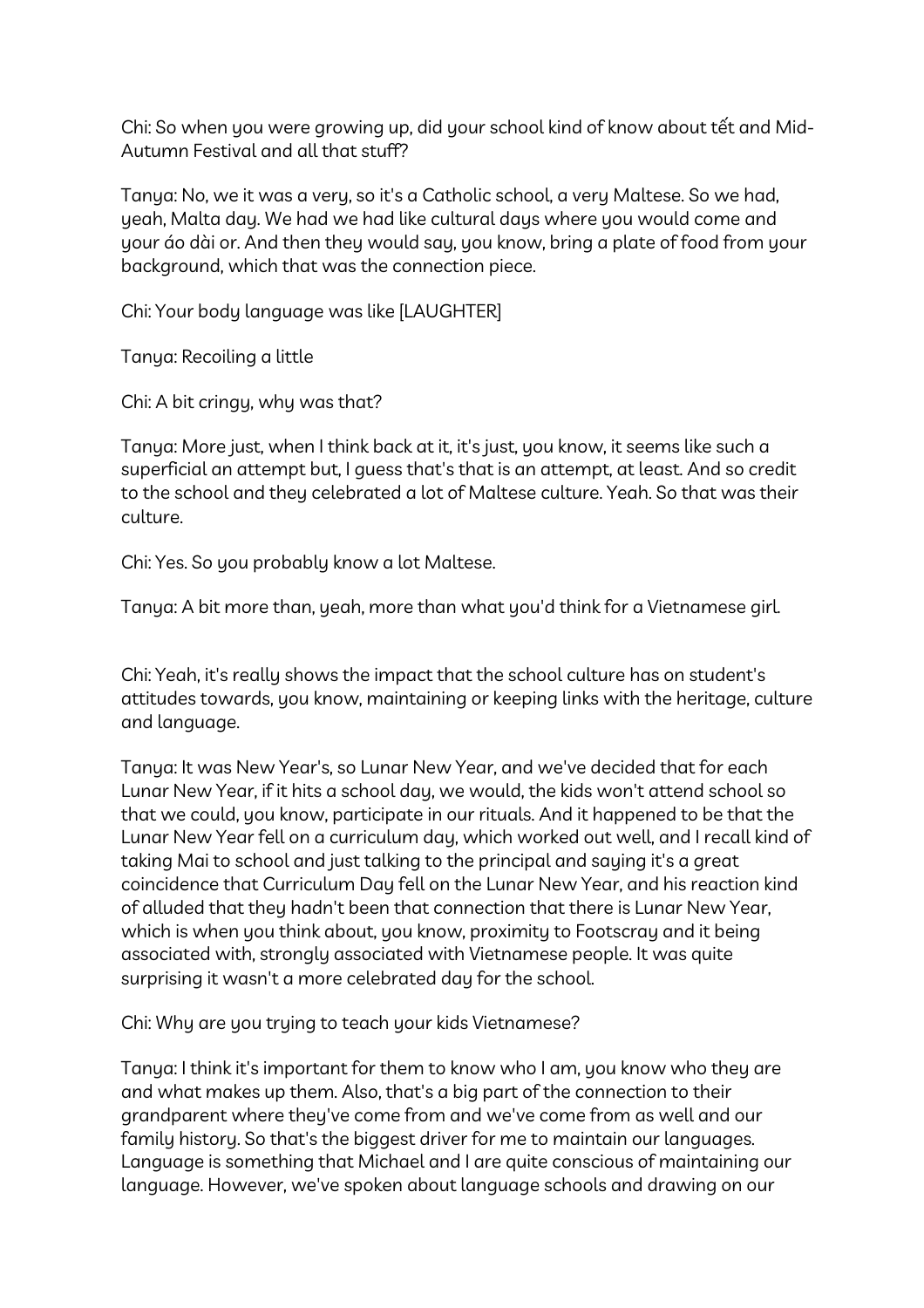experience of language schools. It feels, it's not the avenue for our children. My recollection of being forced to go three hours of my Saturday morning and being taught in a rote learning kind of environment, it just wasn't effective.

Chi: What's your family's biggest challenge in trying to have a multilingual family?

Tanya: I think it's effort. So on a personal level, it's effort. I know that, like my mind thinks in English, so it's retraining myself. So when I speak to the children, it's, if it's conversational or anything that I'm using Vietnamese to, to just talk to them or read to them or tell them the words in Vietnamese, it's probably the conceptual thing of, you know, the kids associate Vietnamese only with me, mainly at home. It's a private, I guess it's a private, I don't know. Yeah. So it is resting on the parents shoulder a bit. I'm consciously always asking myself, have spoken enough Vietnamese today, have I? I could have said that to the kids of Vietnamese. I didn't have to switch. And then, you know, we read at night to the kids and with Marco or with Vi, I try and I'll translate on the spot the story in Vietnamese. So, and then sometimes they would be, oh, but mommy, can you just do it in English?

I try not push things or like take her cues from, take cues from her in terms of what her interests are in connecting, you know, with identity, her connection piece to identity, and try and integrate it into things that she's interested in. So, you know, she's she's a very curious person by nature and interested in stories. So, you know, I've been wanting to incorporate, or I have incorporated some of the old Vietnamese folk stories, because that's her connection piece. I think sitting down with a, you know, a book around the Vietnamese language, she wouldn't connect into it as much like, you know, the Việt ngữ book. Whereas if I can find different ways of connecting the kids to it, then at least, you know, I'm putting sowing the seeds in for that. Food's food's another way and just ensuring that I'm actively celebrating, you know, Tết and they see me doing the preparations and the cúng, and you know, we've got a bàn thờ as well, and I'll ask him to đốt nhan and. So there's a few little things that we've incorporated and even on the Greek and Italian side as well, we actively trying to do that. Hai đứa can you sing Bella Ciao

[Singing in Italian]

Chi: Mai nói tiếng Việt với ai?

Mai: Um my mum and my grandparents, maybe to some of my aunties and uncles.

Chi: What about cousins? Do you have cousins?

Mai: Yes, lots*.*

Chi: Do some of them speak Vietnamese.

Mai: Maybe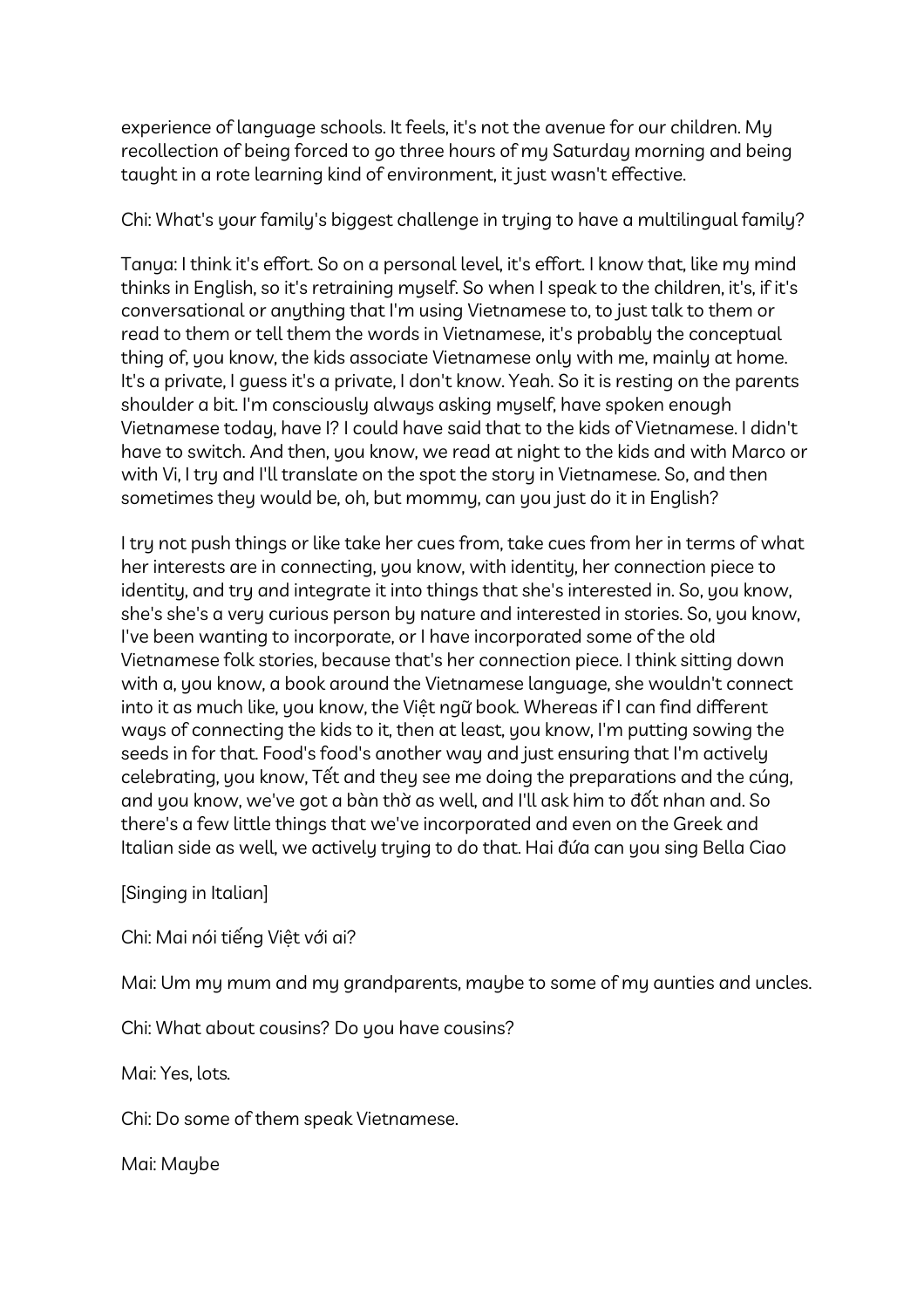Chi: Do you speak to them in Vietnamese?

Mai: I think sometimes, pretty sure sometimes. Some of them are teenagers

Chi: Its hard to talk to teenagers.

Mai: Yeah

Chi: So where else do you hear Vietnamese?

Mai: A lot around the neighborhood.

Chi: Oh, really?

Mai: Maybe sometimes at um shops.

Chi: So if you go to the restaurant?

Mai: Um yeah maybe.

Chi: You live in an area with lots of Vietnamese speaking people? How does that make you feel to hear so much Vietnamese?

Mai: Well, it makes me feel happy. That there's lots of loneliness. But a bit sad that is not that much Greek and Italian.

Chi: Can you explain more why it makes you happy?

Mai: Well, because it makes me happy that my family's language is around the neighborhood?

Chi: Oh, that's great. Is there somewhere that you hear a lot of Greek and Italian? Is there another area or suburb?

Mai: Maybe in Brunswick

Chi: Uh-Huh. So if you're going to visit someone in Brunswick do you hear a lot of Greek and Italian?

Mai: Oh, pretty much a lot.

Chi: Yeah. Does that make you feel

Mai: Still a little happy

Chi: Still a little happy

Mai: About, because there's like a little bit of Greek and Italian?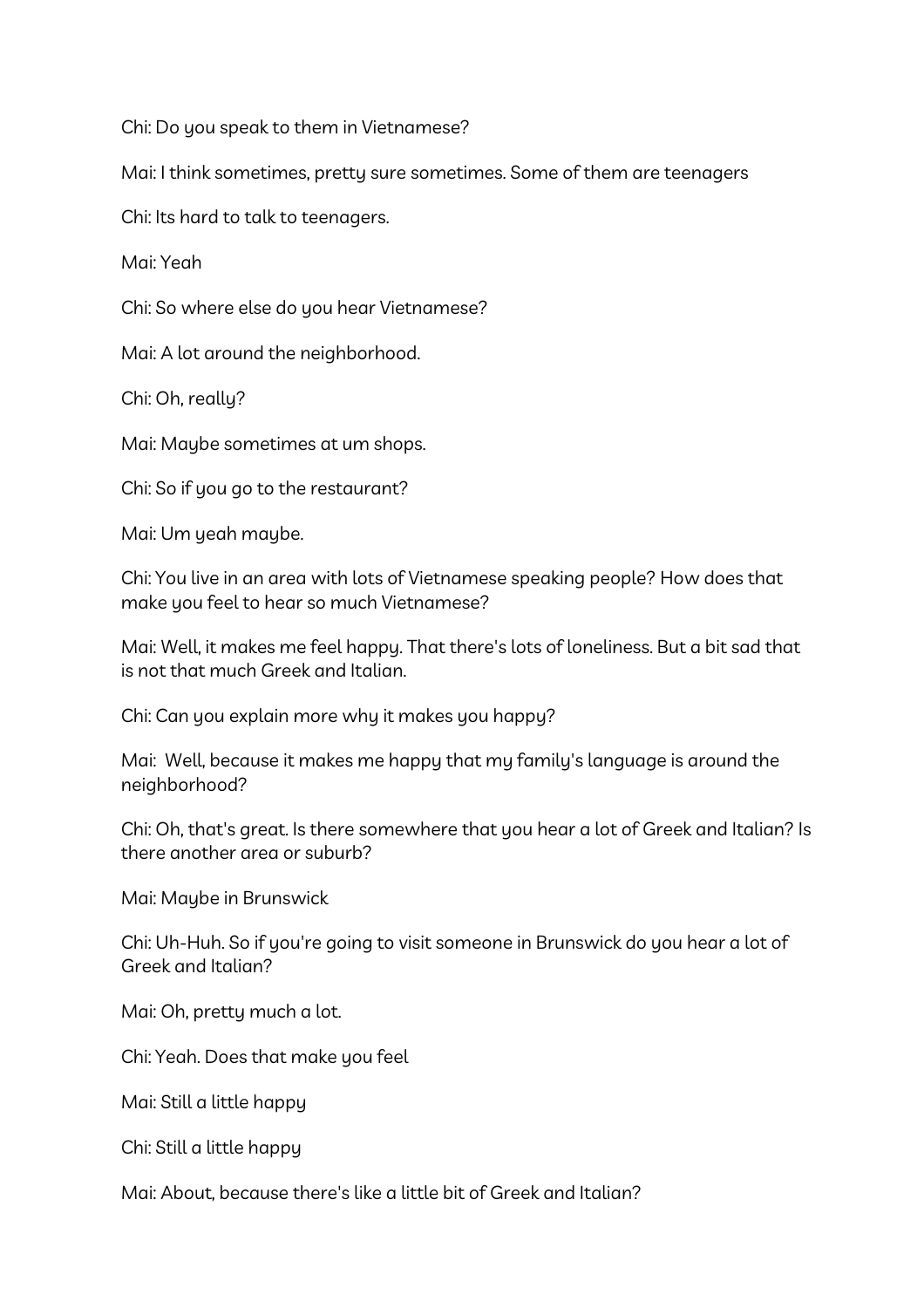Chi: Yeah. Do you think, cause you're a multilingual kid, so a kid who can speak many languages, do you think that's a good thing or a bad thing?

Mai: Well, I like it. Yeah, I think it's a good thing that I get to speak lots of languages, and maybe I could teach all the kids.

Chi: Even some kids only speak one language. How do you explain to them what it feels like to be able to speak many languages?

Mai: It feels good because you can like, if people don't know that language, it's kind of like you speaking in code. It's like secret.

Chi: What about on the TV or the radio? What languages do you hear?

Mai: Mostly I hear English.

Chi: Would it be nice to hear other languages?

Mai: Yeah. It would be nice.

Hoang: You used to watch Pokemon didn't you?

Mai: Yeah. But I can't find any more. Even with his like 30, like 30 something movies of it.

Chi: Uh-Huh. Have you ever watched Pokemon in Vietnamese?

Mai: No, I don't think I've ever found one. I like the Studio Ghibli movies.

Chi: Oh yeah, they're beautiful, aren't they? Yeah. So I found that a few of those animations you can set the language, the audio to Vietnamese. So maybe you can also do it in Greek or Italian?

Mai: Maybe.

Chi: Yeah. If if that was the case, would you be interested in watching Pokemon in Vietnamese or.

Mai: Well, yeah, I've only watched the Little Prince in Italian.

Chi: Oh, what was that like?

Mai: It was, it was ok. And I've also watched it in English.

Chi: Oh, which one was better?

Mai: I think both were good. Mm-Hmm.